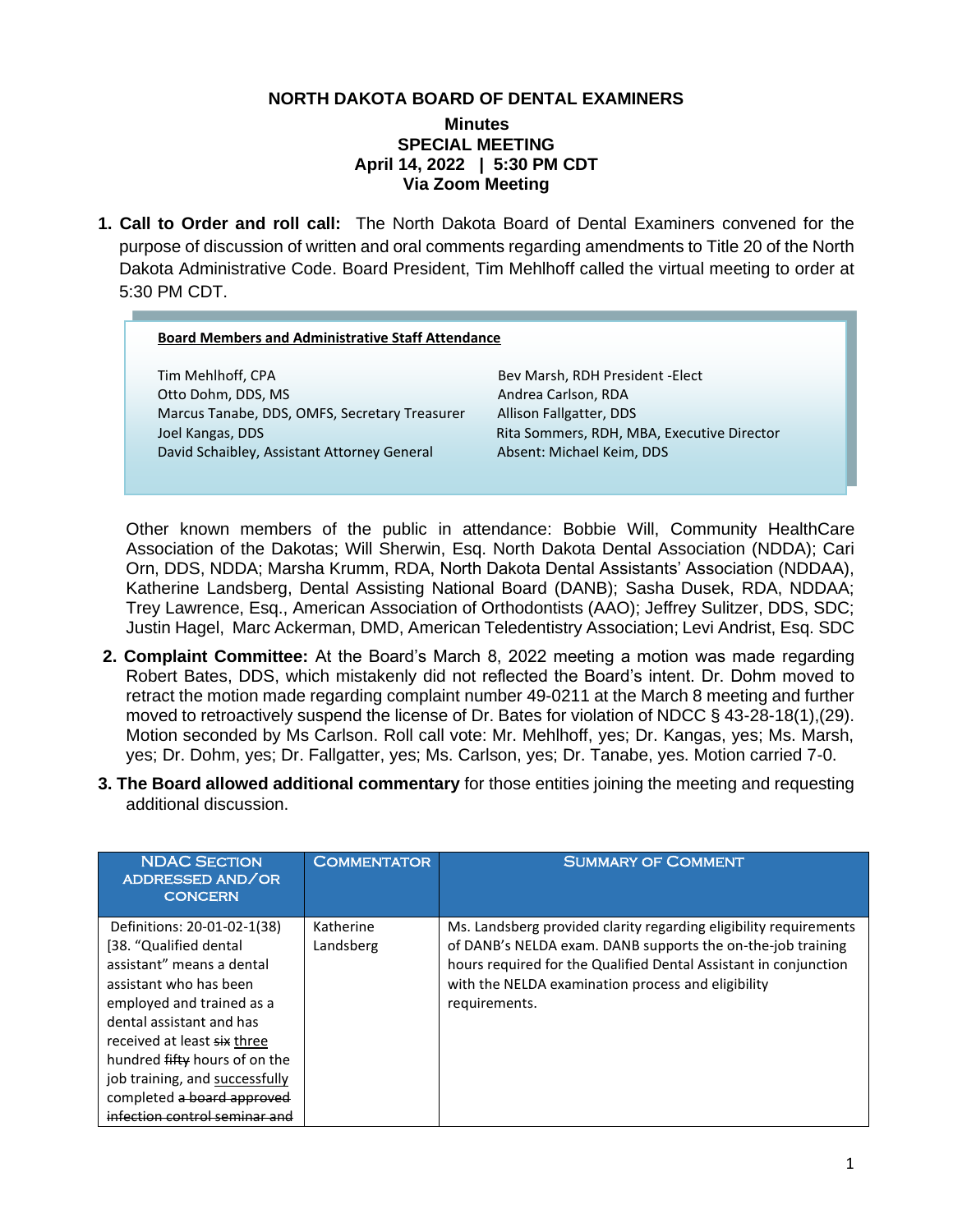| passed the x-ray, infection |  |
|-----------------------------|--|
| control, and dental anatomy |  |
| portions of the dental      |  |
| assisting national board    |  |
| examination and has applied |  |
| to the board and paid the   |  |
| certificate fee and met any |  |
| other requirements of       |  |
| section 20-03-01-05.]       |  |
|                             |  |

BOARD RESPONSE TO ORAL COMMENT: The Board appreciates the comment, and the suggestion was adopted by the Board. The Board seeks to provide additional pathways for dental assistants to enter the workforce and therefore added the language, or a board approved equivalent course as seen below creating a 4<sup>th</sup> pathway for dental assistants entering the dental job market. Amended no. 38 was further amended as shown in highlighted text to:

38. "Qualified dental assistant" means a dental assistant who has been employed and trained as a dental assistant and has received at least six three hundred fifty hours of on the job training, and successfully completed a board approved infection control seminar and passed the national entry level dental assistant certification administered by x-ray, infection control, and dental anatomy portions of the dental assisting national board examination, or other board approved course, and has applied to the board and paid the certificate fee and met any other requirements of section 20-03-01-05.]

Ms. Marsh commented on deleting the 300 hours from pathway #3 because of the requirements of the ND Dept of Career Technical Educations layer of requirements for the program. The Board also deleted language related to the ND institution to safeguard those students who may take the education out of state.

- 2. The board may grant registration as a qualified dental assistant to an applicant meeting all the following requirements:
	- a. The applicant meets any of the following requirements:
		- (1) The applicant passed the infection control and radiation parts of national entry level dental assistant certification administered by the dental assisting national board examination and completed 300 hours of on-the-job clinical training within one year of application.
		- (2) The applicant passed the infection control and radiation parts of national entry level dental assistant certification administered by the dental assisting national board examination, 300 hours of on-the-job clinical training, and completed within two years before application, sixteen hours of continuing education in accordance with section 20-03-01-06.
		- (3) The applicant successfully completed the national entry level dental assistant certification administered by the dental assisting national board and successfully completed the North Dakota State Department of Career Technical Education dental assisting education program association or board approved equivalent course offered by a North Dakota institution of higher education and submits evidence of 300 hours of on-the-job clinical training within one year of application.
		- (4) The applicant completes a board approved equivalent course within one year of application.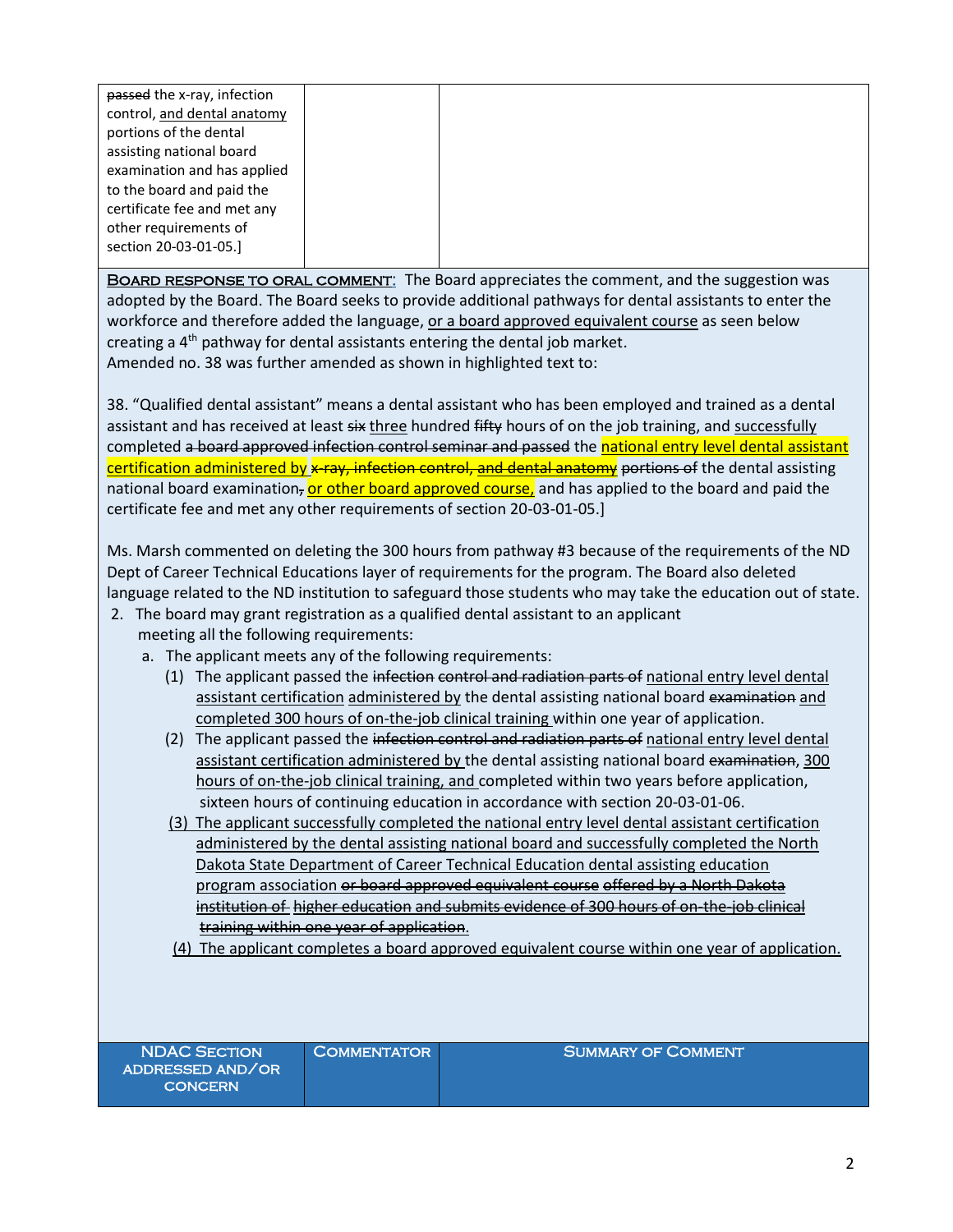| $1st$ concern: 20-03-01-01(1.k.)<br>Marc<br>Concern with issue of the taking of photographs and new<br>technology, handheld advanced digital cameras, e.g. camera<br>Take dental photographs<br>Ackerman,<br>phones. A dental assistant under direct supervision is a barrier to<br>including the use of intraoral<br>DMD,<br>the use of "teledental care" and suggested the need of the<br>cameras on a patient of record.]<br>American<br>population is for an increase in dental care in rural and urban on<br>Teledentistry<br>$2nd concern: 20-02-01-09 (2.j.)$<br>demand local dentists. He feels the need is not being met and<br>Association<br>[Each patient shall have access to<br>that teledentistry is the best option. "It's our feeling that taking<br><u>health provider info as it pertains</u><br>photographs is not the practice of dentistry" Dr. Ackerman<br>to their treating doctor or<br>opined, that intraoral digital scans are the same as simple<br>potential doctor. Any entity,<br>photographs and that this rule states that it is the practice of<br>utilizing telehealth must provide<br>dentistry and "since the photograph is taken under direct<br>upon request of a patient the<br>supervision, the doctor is involved."<br>name of the dentist, telephone<br>Also concerned with the Board's opinion of "what is a bonified"<br>number, practice address, and<br>doctor-patient relationship" Ackerman commented that all 50<br>state license number of any<br>states have determined what a qualified doctor patient<br>dentist who was involved with<br>relationship is and shared thought's why the Board's rules are<br>the provision of services to a<br>not in step with telemedicine or telehealth regarding the doctor<br>patient before, prior to or during<br>the rendering of dental services. ]<br>patient relationship. |  |  |
|----------------------------------------------------------------------------------------------------------------------------------------------------------------------------------------------------------------------------------------------------------------------------------------------------------------------------------------------------------------------------------------------------------------------------------------------------------------------------------------------------------------------------------------------------------------------------------------------------------------------------------------------------------------------------------------------------------------------------------------------------------------------------------------------------------------------------------------------------------------------------------------------------------------------------------------------------------------------------------------------------------------------------------------------------------------------------------------------------------------------------------------------------------------------------------------------------------------------------------------------------------------------------------------------------------------------------------------------------------------------------------------------------------------------------------------------------------------------------------------------------------------------------------------------------------------------------------------------------------------------------------------------------------------------------------------------------------------------------------------------------------------------------------------------------------------------------------------------------------------------------|--|--|
|                                                                                                                                                                                                                                                                                                                                                                                                                                                                                                                                                                                                                                                                                                                                                                                                                                                                                                                                                                                                                                                                                                                                                                                                                                                                                                                                                                                                                                                                                                                                                                                                                                                                                                                                                                                                                                                                            |  |  |
|                                                                                                                                                                                                                                                                                                                                                                                                                                                                                                                                                                                                                                                                                                                                                                                                                                                                                                                                                                                                                                                                                                                                                                                                                                                                                                                                                                                                                                                                                                                                                                                                                                                                                                                                                                                                                                                                            |  |  |
|                                                                                                                                                                                                                                                                                                                                                                                                                                                                                                                                                                                                                                                                                                                                                                                                                                                                                                                                                                                                                                                                                                                                                                                                                                                                                                                                                                                                                                                                                                                                                                                                                                                                                                                                                                                                                                                                            |  |  |
|                                                                                                                                                                                                                                                                                                                                                                                                                                                                                                                                                                                                                                                                                                                                                                                                                                                                                                                                                                                                                                                                                                                                                                                                                                                                                                                                                                                                                                                                                                                                                                                                                                                                                                                                                                                                                                                                            |  |  |
|                                                                                                                                                                                                                                                                                                                                                                                                                                                                                                                                                                                                                                                                                                                                                                                                                                                                                                                                                                                                                                                                                                                                                                                                                                                                                                                                                                                                                                                                                                                                                                                                                                                                                                                                                                                                                                                                            |  |  |
|                                                                                                                                                                                                                                                                                                                                                                                                                                                                                                                                                                                                                                                                                                                                                                                                                                                                                                                                                                                                                                                                                                                                                                                                                                                                                                                                                                                                                                                                                                                                                                                                                                                                                                                                                                                                                                                                            |  |  |

#### Board response to oral comment:

Regarding Dr. Ackerman's 1<sup>st</sup> concern about (20-03-01-01(1)(k)) "taking dental photographs including the use of intra oral cameras on a patient of record;" A dental assistant authorized to take photographs of existing conditions or utilizing the intra-oral camera has the least amount of training and no formal education in dentistry other than some amount of "on the job" training which is currently not regulated or required. "Once a record-taking process ensues" Ms. Marsh commented, "the patient definitely becomes a patient of record." A dentist looking at photos or intra oral photos would most likely be reviewing these materials to establish a diagnoses and/or treatment plan. SDC commented that no clinical knowledge is required to gather such elements. However, anyone who is not sufficiently educated could struggle to recognize essential elements when taking intra oral photographs of the mesial buccal aspect of tooth number 30 or other anatomical structures. SDC is only considering the use of the Cerec, iTero or other intraoral scanner use. The issue is also related to whether a final image is being captured for use in treatment itself or to establish a diagnoses where an inadequate images can be problematic. SDC uses the verbiage of scan and photograph as interchangeable, and anyone can do either when in fact a photograph is different than capturing a 3D digital scan.

Regarding Dr. Ackerman's  $2^{nd}$  concern – the doctor patient relationship. Existing North Dakota telehealth statute specifically states a dentist is held to the same standard of care and ethical standards, whether practicing traditional inperson dentistry or telehealth. Before a dentist initially diagnoses or treats a patient, the dentist shall perform the exam or evaluation which can be done through telehealth if the exam or evaluation may be performed in accordance with the standard of care required for an in person dental examination or evaluation. SDC indicated it opposes rules that are less stringent than the actual law regarding telehealth. Existing telehealth laws are actually more stringent than the rules proposed by the Board, ie. 20-02-01-09(2)(j) "Each patient shall have access to health provider information as it pertains to their treating doctor or potential doctors. Any entity, utilizing telehealth must provide upon request of the patient the name of the dentist, telephone number, practice address, and state license number of any dentist who was involved with the provision of services to a patient before, prior to or during the rendering of dental services." Whereas current telehealth law states "A dentist practicing telehealth shall verify the identity of the patient seeking care and shall disclose to the patient the dentist's identity, physical location, contact information, and licensure status." Statute states the information must be provided. The Board does not believe that a phone number requirement is overreaching or a burden to the practitioner utilizing telehealth. Therefore, the Board disagrees with Smile Direct Club and agrees with statute established by the ND Legislature.

Dr. Ackerman also commented on the American Medical Associations position on the doctor-patient relationship related to telehealth and stated the Board's rule is not in step with the current standards when in fact the ND Board of Medicine laws contain exactly the same language (see NDCC 43-17-44(2)).

The Board's language simply validates the statute (NDCC § 43-28-11.3) by referring to the contact information language found in NDCC § 43-28-11.3. The Board feels that a telephone number is one ingredient in "contact information" that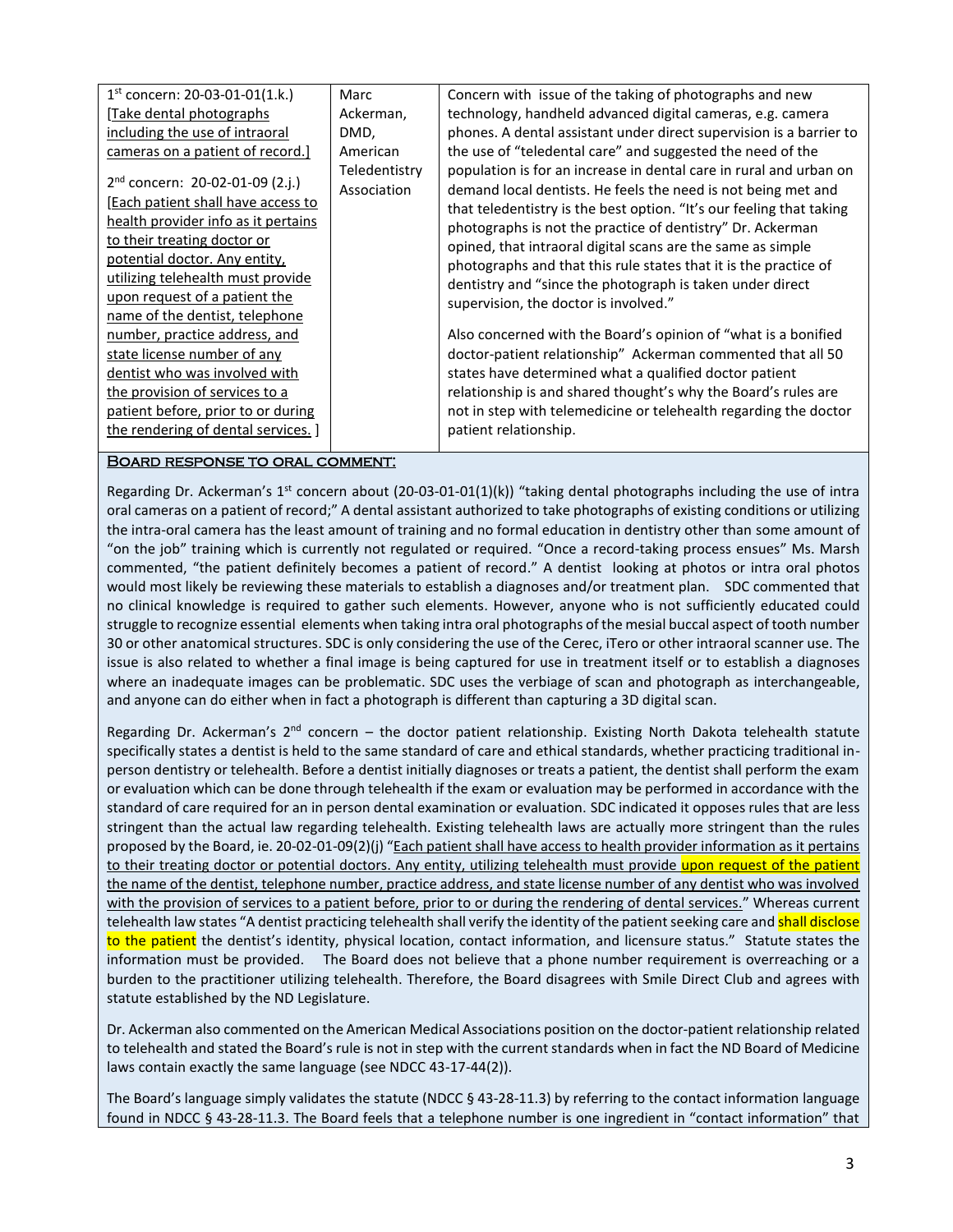should be provided upon request of the patient. Therefore the Board disagrees with Ackerman that any changes should be considered to the amendment, and disagrees that the language is overreaching and submits that it is a patient's right to have knowledge of the information as part of the doctor patient relationship.

| <b>NDAC SECTION</b><br>ADDRESSED AND/OR<br><b>CONCERNS</b>                                                                                                                                                                                                                                                                                                                                                                   | <b>COMMENTATOR</b>                                                                                                                                  | <b>SUMMARY OF COMMENT</b>                                                                                                                                                                                                                                                                                                                                                                                                                                                                                                                                                                                                                                                                                                                                                                                                                                                                                                                                                                                  |
|------------------------------------------------------------------------------------------------------------------------------------------------------------------------------------------------------------------------------------------------------------------------------------------------------------------------------------------------------------------------------------------------------------------------------|-----------------------------------------------------------------------------------------------------------------------------------------------------|------------------------------------------------------------------------------------------------------------------------------------------------------------------------------------------------------------------------------------------------------------------------------------------------------------------------------------------------------------------------------------------------------------------------------------------------------------------------------------------------------------------------------------------------------------------------------------------------------------------------------------------------------------------------------------------------------------------------------------------------------------------------------------------------------------------------------------------------------------------------------------------------------------------------------------------------------------------------------------------------------------|
| NDCC 43-28-11.3(2)<br>20-02-01-09 (2.j.) Each                                                                                                                                                                                                                                                                                                                                                                                | Levi Andrist, Esq<br>representing<br>Smile Direct Club                                                                                              | Mr. Andrist stated he wants to hear Boards comments in unison<br>with HB 1151." Concerns were raised with the Board and Mr<br>Andrist felt they were "unaddressed." Smile Direct then worked<br>with the legislature to pass HB $1151$ - teledentistry standards<br>because the Board did not address Smile Direct Clubs concerns.<br>"This is third time we have engaged with the Board, and we [SDC]<br>still have some lasting concerns".                                                                                                                                                                                                                                                                                                                                                                                                                                                                                                                                                               |
| patient shall have access to<br>health provider info as it<br>pertains to their treating Dr.<br>Any entity utilizing telehealth<br>must provide upon request of<br>a patient the name of the<br>dentist, telephone number,<br>practice address, and state<br>license number of any dentist<br>who was involved with the<br>provision of services to a pt.<br>before, prior to or during the<br>rendering of dental services. | Dr. Sulitzer, Chief<br>Clinical Officer of<br>Smile Direct Club<br>3 points:<br>1. Contact info for<br>telehealth<br>dentists: 20-02-<br>01-09, and | Dr. Sulitzer: Concern 1. Providing address phone number or other<br>contact information would not be a concern for a traditional<br>dental setting and concerned with rules for dentist using<br>teledentistry. The rules or standard should be the same for both.<br>"Just because you go to a brick-and-mortar practice doesn't mean<br>you know who you are seeing". "At smile direct club our patients<br>know who the doctor is and license number and phone is<br>available. Patients can communicate thru face time, chat, 1-800<br>number and other ways and therefore patients can get to their<br>doctors." "We are fine with the rule if it is across the board for all<br>dentists." Regarding the scanner, "The iTero is very complex but<br>is easy to use, the machine does all the work and decisions are<br>made from that data." Dr. Sulitzer was concerned that dentists<br>who use teledentistry laws are subject to same laws that apply in<br>traditional brick and mortar settings. |
| 20-03-01-01(1.k.) Take dental<br>photographs including the<br>use of intraoral cameras on a<br>patient of record.                                                                                                                                                                                                                                                                                                            | 2. scanning<br>shouldn't require<br><b>NDBDE</b><br>credentialing                                                                                   | 2. A dental assistant should not need any credentials or dental<br>educational requirements to take a an intra-oral digital scan or<br>extra-oral photo. He indicated it does not take a skilled person to<br>take a photo or scan, although they do capture important<br>landmarks "because the scanners are idiot proof."                                                                                                                                                                                                                                                                                                                                                                                                                                                                                                                                                                                                                                                                                |
|                                                                                                                                                                                                                                                                                                                                                                                                                              | 3. taking scan<br>shouldn't require<br>any type of a                                                                                                | 3. Simple cameras and taking photos is easy and should not<br>require supervision as it is not a clinical procedure. Dr. Sulitzer<br>commented that anyone can be trained in about $30 - 60$ minutes<br>to use the iTero scanner effectively and ultimately it is up to the<br>doctor to determine if the scan would need to be redone.                                                                                                                                                                                                                                                                                                                                                                                                                                                                                                                                                                                                                                                                    |
|                                                                                                                                                                                                                                                                                                                                                                                                                              | dentists'<br>supervision.                                                                                                                           | 4. Definition of a patient record. "Having a patient be a patient of<br>record is a problem".                                                                                                                                                                                                                                                                                                                                                                                                                                                                                                                                                                                                                                                                                                                                                                                                                                                                                                              |
|                                                                                                                                                                                                                                                                                                                                                                                                                              |                                                                                                                                                     | "We are about access to care at a reasonable cost." Does not<br>believe the rules comply with the statute.                                                                                                                                                                                                                                                                                                                                                                                                                                                                                                                                                                                                                                                                                                                                                                                                                                                                                                 |

#### BOARD RESPONSE TO ORAL COMMENTS: With regard to 20-03-01-01(1)(k):

To Dr. Sulitzer's points: The question becomes what should the qualifications of the individual taking the final scan that will be used for fabrication of an intraoral device/appliance consist of? Although the doctor ultimately has the final say on the use of the final image/scan, there are other aspects of even the simplest treatment such as considering the patient. If the patient has the digital scan made and the dentist is not readily available to review it, the patient may be significantly inconvenienced because they must return for another scan. Dr. Sulitzer is suggesting any staff member should be allowed to be trained to take the scan with or without the dentist present The NDBDE felt the importance of the data being acquired and the purpose for which it would be used (diagnosis, treatment planning and/or oral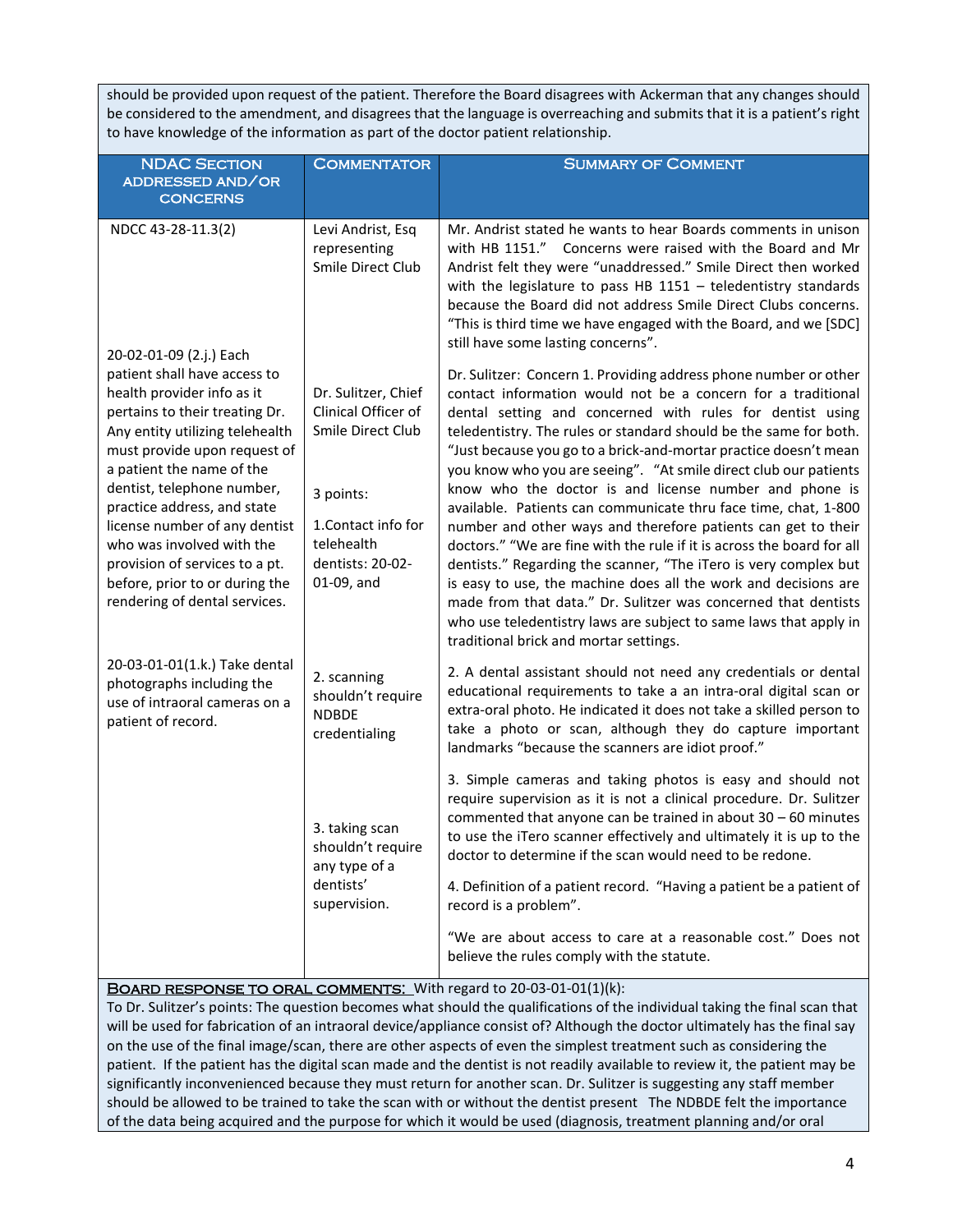device fabrication) considered the patient who may have taken time away from work, needed to travel or arrange childcare. etc., for a dental appointment. This would be true whether in either traditional or telehealth settings. Mr. Mehlhoff also commented from the consumers point of view; there are also concerns of education and training for infection control issues and other regulations and, therefore, an individual scanning the teeth would require training beyond merely learning to use the scanning device. There is an expectation that the person who takes care of you in the clinical office space where dental treatment is performed, has some level of knowledge, training and proficiency. The Qualified Dental Assistant is required to have infection control continuing education. The dental assistant with no requirements of education or training that provides limited duties is not required to have infection control education. Ms. Marsh commented that the technology is easy to use but believes the language should be left as is and a Qualified Dental Assistant should be able to take the 3D scan (under appropriate supervision) - rather than office personnel such as a receptionist suggested by SDC.

The Board addressed the concerns Regarding Sulitzer's points related to 20-02-01-09 (2)(j) in their response to Dr. Ackerman.

| <b>NDAC SECTION</b><br>ADDRESSED AND/OR<br><b>CONCERN</b>                                                                                                                                                                                                                                                                                                                                                                                                                                                                                                                    | <b>COMMENTATOR</b>          | <b>SUMMARY OF COMMENT</b>                                                                                                                                                                                                                                                                                                                                                                                                                                                                                                                                                                                                                                                                                                                                                                                                                                                                                                                                                                                                                                                                                                    |
|------------------------------------------------------------------------------------------------------------------------------------------------------------------------------------------------------------------------------------------------------------------------------------------------------------------------------------------------------------------------------------------------------------------------------------------------------------------------------------------------------------------------------------------------------------------------------|-----------------------------|------------------------------------------------------------------------------------------------------------------------------------------------------------------------------------------------------------------------------------------------------------------------------------------------------------------------------------------------------------------------------------------------------------------------------------------------------------------------------------------------------------------------------------------------------------------------------------------------------------------------------------------------------------------------------------------------------------------------------------------------------------------------------------------------------------------------------------------------------------------------------------------------------------------------------------------------------------------------------------------------------------------------------------------------------------------------------------------------------------------------------|
| 20-02-01-09 (2)(j)<br>Each patient shall have access<br>to health provider info as it<br>pertains to their treating Dr.<br>Any entity utilizing telehealth<br>must provide upon request of<br>a patient the name of the<br>dentist, telephone number,<br>practice address, and state<br>license number of any dentist<br>who was involved with the<br>provision of services to a pt.<br>before, prior to or during the<br>rendering of dental services.<br>20-03-01-01(1)(k) Take dental<br>photographs including the<br>use of intraoral cameras on a<br>patient of record. | Tray Lawrence,<br>Esq., AAO | Mr. Lawrence Strongly supported providing contact information<br>and identity of the doctor as well as strong support for the<br>necessity that photographs and digital scans be performed by<br>individuals under the supervision of the doctor. "We support<br>access to care which provides patients basic rights, one of which<br>is to be able to contact your doctor to have a conversation via<br>phone or live interaction". "Opponents say they provide this, but<br>why oppose it unless you are NOT in compliance?" There should<br>be no opposition to a rule protecting patients' rights. "The<br>opposition makes a flippant comparison of photos referred to as<br>selfies and how easy it is to take them. The digital scan or iTero<br>scan is NOT just a photo, but technology which replaces the final<br>impression used for treatment and diagnosis". The opponents try<br>to undersell the importance of that first impression used to have<br>a lab make a device. The iTero scanner is very complicated and<br>serves a very important purpose and the complexity is not that of<br>a mere "selfie". |

BOARD RESPONSE TO ORAL COMMENTS: Based on Mr. Lawrences concerns and others the Board did make changes to sections 20-02-01-09 (2)(j) and 20-03-01-01(1)(k) and feel the changes were consistent with Mr. Lawrences concerns and the Board addressed them in the best way possible.

| <b>NDAC SECTION</b><br>ADDRESSED AND/OR<br><b>CONCERN</b> | <b>COMMENTATOR</b>                              | <b>SUMMARY OF COMMENT</b>                                                                                                                                                                                                                                                                                    |
|-----------------------------------------------------------|-------------------------------------------------|--------------------------------------------------------------------------------------------------------------------------------------------------------------------------------------------------------------------------------------------------------------------------------------------------------------|
| 20-02-01-05                                               | ADA'S Cathy<br>Baumann,<br>Director<br>NCRDSCB. | The NCRDSCB (National Commission on Recognition of Dental<br>Specialties and Certifying Boards) determined that the<br>requirements for dental specialists had been met and adopted a<br>resolution recognizing the American Board of Orofacial Pain as<br>the national certifying board for orofacial pain. |

BOARD RESPONSE TO COMMENT: The Board appreciates the comment; however the information is not directly related to the proposed rules the Board is adopting at this time and the since the comment does not indicate any concerns regarding the proposed rules, the Board will not be making any changes based on this comment.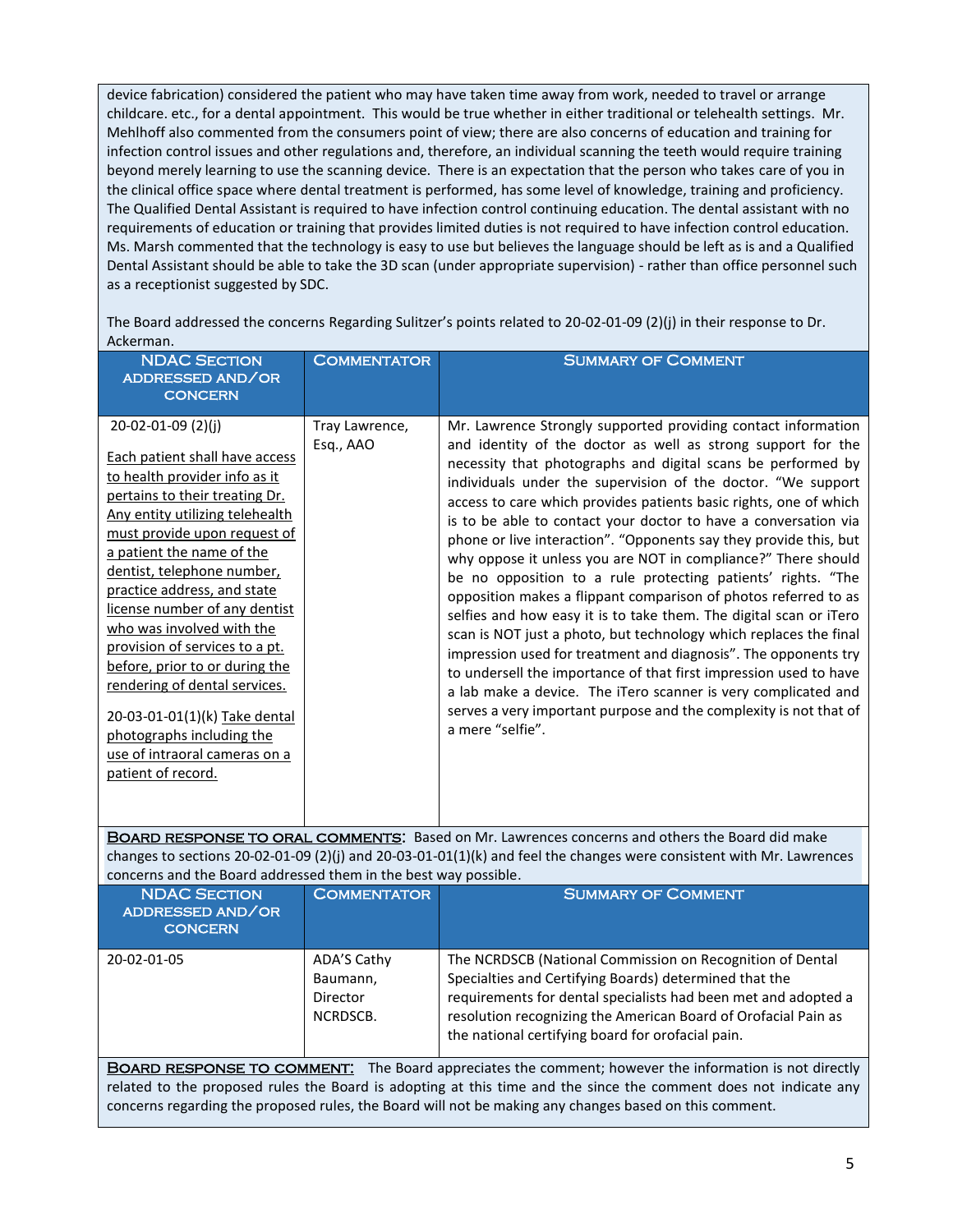| <b>NDAC SECTION</b>             | <b>COMMENTATOR</b> | <b>SUMMARY OF COMMENT</b>                                                 |
|---------------------------------|--------------------|---------------------------------------------------------------------------|
| ADDRESSED AND/OR                |                    |                                                                           |
| <b>CONCERN</b>                  |                    |                                                                           |
| 20-01-02-01(39); 20-01-02-01    | J. Glosenger, DDS, |                                                                           |
| In support of definition (39)   | <b>OMFS</b>        | Dr. Glosenger believes the sections conflict with each other              |
| and 20-02-01-05(f)              |                    | because 9c lays out new information on the team members and               |
| f. The dentist authorized to    |                    | limits the team to an RDA or RDH as it requires the staff to have         |
| provide deep sedation and       |                    |                                                                           |
|                                 |                    | the Class I or II permit. Dr. Glosenger does not support this<br>because: |
| general anesthesia shall        |                    |                                                                           |
| utilize and have present a      |                    | Protection of the public. A QDA who has taken the                         |
| staff of supervised personnel   |                    | DAANCE course and passed their exam also has ACLS. BLS, and               |
| capable of handling             |                    | PALS (Advanced Cardiac Life Support, Basic Life Support and               |
| procedures, complications,      |                    | Pediatric Advanced Life Support). Their training prepares them            |
| and emergency incidents,        |                    | for an emergency situation as might occur in a dental setting, but        |
| including at least two          |                    | they are not eligible under current rule to take the DAANCE and           |
| qualified dental staff          |                    | obtain the CL I or II permit. The section also prevents an RN,            |
| members as specified in         |                    | LPN, or paramedic from assisting in a surgical setting yet are            |
| section 20-01-02-01(36)         |                    | highly trained to do so. Currently these health providers are used        |
| $(39)$ .                        |                    | to monitor vital signs during surgical procedures.                        |
|                                 |                    | Dr. Glosenger suggests the NDBDE consider that a QDA                      |
| 20-02-01-05 subsection 9(c)     |                    | may become certified by DAANCE. The OMFS office trained                   |
| highlighted: area of concern    |                    | dental assistant does not need RDA certification and have                 |
| c. During the administration    |                    | nothing to gain by learning the techniques for restorative four-          |
| of deep sedation or general     |                    | handed dentistry as they work in the oral surgery setting. DANB           |
| anesthesia the anesthesia       |                    | exam has a very small portion related to surgical setting and             |
| permit provider and at least    |                    | DAANCE does a far better job of that.                                     |
| two other individuals:          |                    | Re 20-03-01-01.(5r) duties under general supervision                      |
| One individual to assist the    |                    | The board should consider the difference between fixed crown              |
| (host) dentist as necessary.    |                    | and bridge and simply scanning an abutment on an implant, the             |
| One individual solely           |                    | scanner is taking 500 pictures and using an algorithm to produce          |
| responsible to assist with      |                    | a 3D image. Scans are far more accurate than other types of               |
| observation and monitoring      |                    | impressions used for crown and bridge.                                    |
| of the patient. This individual |                    |                                                                           |
| shall be a class I or II dental |                    | Monitor a patient who has been induced to moderate sedation,              |
| anesthesia assistant permit     |                    | deep sedation or general anesthesia until the dentist authorized          |
| holder as provided in 20-03-    |                    | by permit to administer sedation or anesthesia determines the             |
| 01-05 or the anesthesia         |                    | patient may be discharged for recovery.                                   |
| permit provider if utilized by  |                    | 20-03-01-02(12) 12. Unless authorized by permit in accordance             |
| a host dentist.                 |                    | with section 20-03-01-05.1, Monitor a patient who has been                |
|                                 |                    | induced to a level of moderate sedation, or deep sedation or              |
|                                 |                    | general anesthesia until the dentist authorized by permit to              |
| 20-03-01-01.(5r) duties under   |                    | administer sedation or anesthesia determines that the patient             |
| general supervision             |                    | may be discharged for recovery.                                           |
| r. Produce on a patient of      |                    |                                                                           |
| record, a final scan by digital |                    | Every national standard that exists states the anesthesia                 |
| capture for review by the       |                    |                                                                           |
| authorizing dentist for a       |                    | provider must be with patient for whom they have induced                  |
| prescriptive fixed or           |                    | anesthesia for the duration of the anesthetized state, until they         |
| removable appliance.            |                    | are appropriately responsive. Dr. Glosenger asserts the language          |
|                                 |                    | for the hygienists is better. He does not think it is the Board's         |
|                                 |                    | intention to allow an RDA or RDH to monitor a patient who has             |
| 20-03-01-02(12) 12. Unless      |                    | been induced to general anesthesia without the doctor in the              |
| authorized by permit in         |                    | room.                                                                     |
| accordance with section 20-     |                    |                                                                           |
| 03-01-05.1, Monitor a patient   |                    | Dr. Glosenger also commented on the workforce, shortages of               |
|                                 |                    | RDH, RDA or people that just want to work. There are many that            |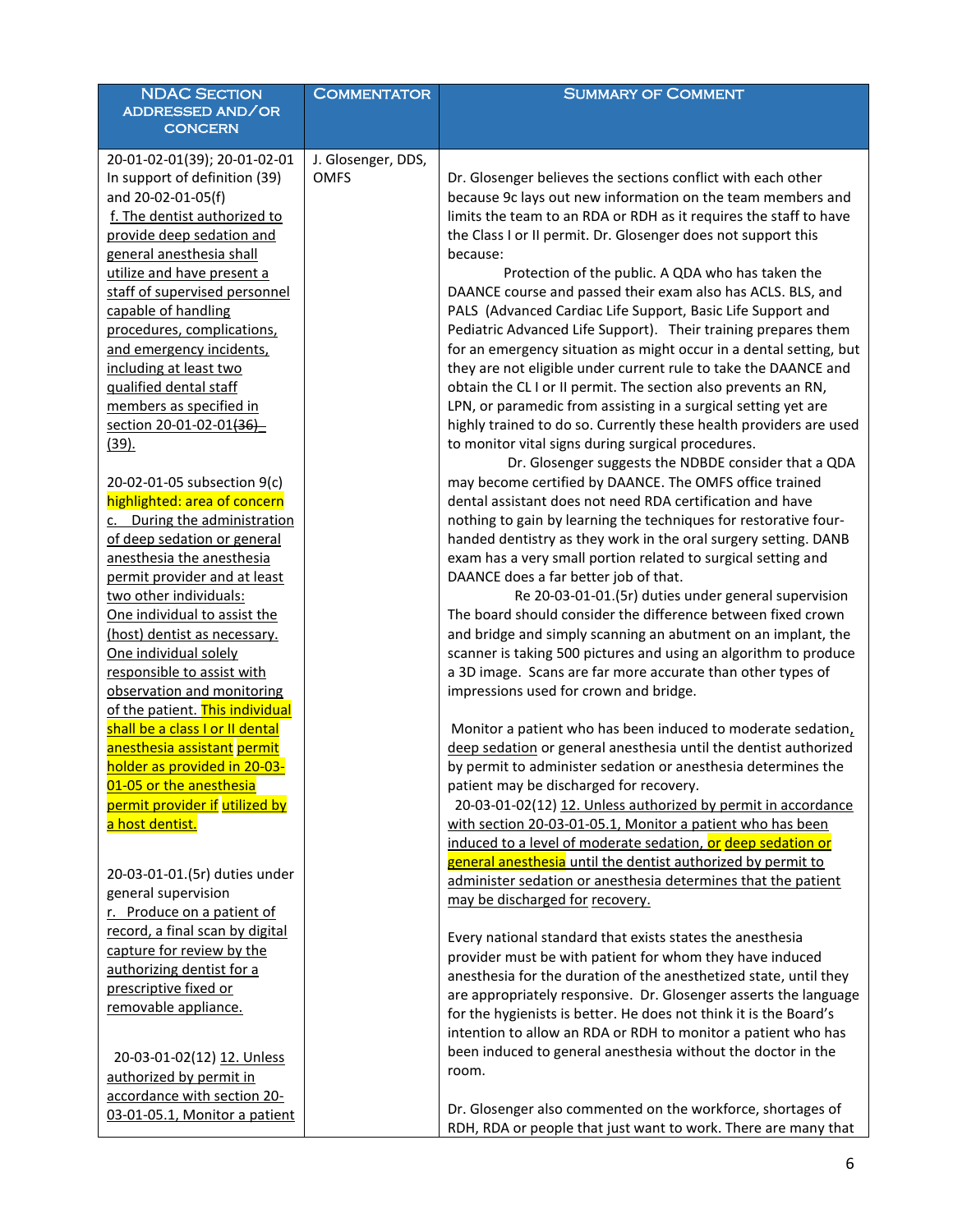| who has been induced to a    | require our services, and we need to treat them safely and if we  |
|------------------------------|-------------------------------------------------------------------|
| level of moderate sedation,  | are too prescriptive and have require credentials for tasks they  |
| or deep sedation or general  | are not performing, we will further limit the dental workforce.   |
| anesthesia until the dentist |                                                                   |
| authorized by permit to      | Page 30-14. The Board uses "American Heart Association" when      |
| administer sedation or       | other providers do equally as well. It may be impossible for this |
| anesthesia determines that   | organization to provide instructors or classes at times or places |
| the patient may be           | they are needed. Elsewhere we allow other providers and do not    |
| discharged for recovery.     | want to favor one when others may be more accessible. Rather      |
|                              | set quality standards such as hands-on courses.                   |
|                              |                                                                   |

#### Board response to comment:

Regarding the comment related to use of the language "American Heart Association," the Board identifies other entities as well as stating that other equivalent courses would be acceptable and has consistently accepted CE from the American Red Cross, i.e., the Board's definition of Cardiopulmonary resuscitation course where the definition accepts an equivalent course. Similar language can be found in section 20-02-01-05. Dr. Tanabe commented that the committee that makes recommendations for life support is not associated with American Heart Association (AHA). The AHA takes the information and extrapolates it into a course. No changes were recommended by the Board for this comment.

Regarding 20-02-01-05 subsection 9(c) highlighted: area of concern the Board determined that the section could be removed as there simply are not that many dental anesthesia assistants available while other non-dental, but adequately educated and trained individual are available.

*c. During the administration of deep sedation or general anesthesia the anesthesia permit provider and at least two other individuals: One individual to assist the (host) dentist as necessary. One individual solely responsible to assist with observation and monitoring of the patient. This individual shall be a class I or II dental anesthesia assistant permit holder as provided in 20-03-01-05 or the anesthesia permit provider if utilized by a host dentist.* 

The section also implies that only an RDH or RDA can become the anesthesia assistant. Some anesthesia assistants employed by offices where oral surgery is provided are EMT (emergency medical technician) trained. Other health care providers are excluded as well.

*c. During the administration of deep sedation or general anesthesia the anesthesia permit provider and at least two other individuals: One individual to assist the (host) dentist as necessary. One qualified dental staff member solely responsible to assist with observation and monitoring of the patient. This individual shall be a class I or II dental anesthesia assistant permit holder as provided in 20-03-01-05 or the anesthesia permit provider if utilized by a host dentist.* In motion #8, the Board addressed Dr. Glosenger's concerns related to the limited staff available to provide anesthesia and sedation assistance to the sedation provider. OMFS often use nurses if they are available which is not always the case. Dr. Tanabe concurred that the issue is something many OMFS encounter and is a patient safety concern. This issue is another avenue for the board to ensure safety in the provision of anesthesia as the Board ensures adequate certifiable training and education is practical for auxiliary to obtain. In new section 20-02-01-05 (9)(c) the rules require a dental assistant must be in the room during the administration of deep sedation or general anesthesia. One individual to assist the dentist and one qualified dental staff member will be required to assist with monitoring the patient in the administration of deep sedation or general anesthesia.

The Board agreed with Dr. Glosenger request regarding duties for a final scan by digital capture for review by the authorizing dentist for a prescriptive fixed or removable appliance to apply also to Qualified Dental Assistants and the section was amended.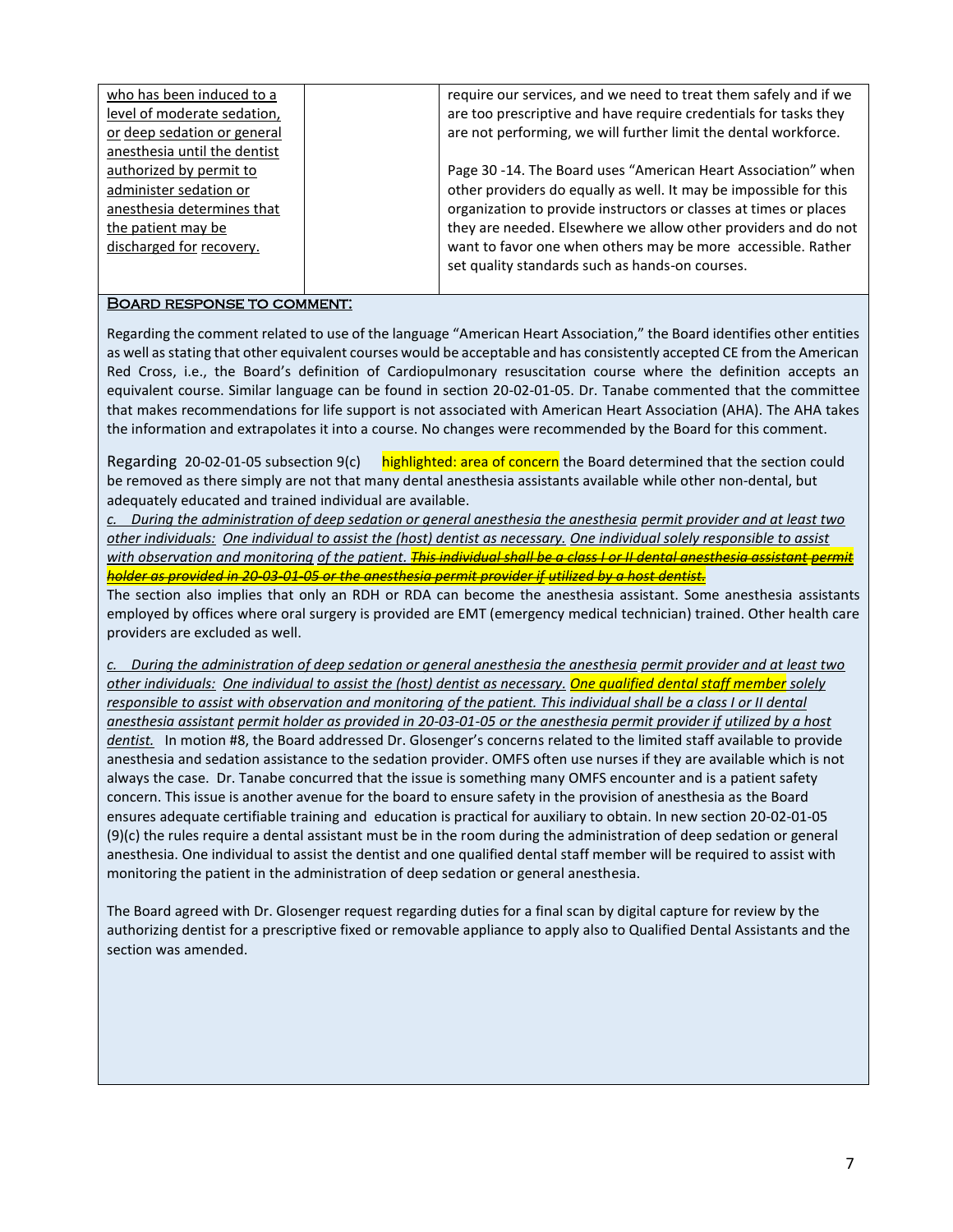| <b>NDAC SECTION</b><br>ADDRESSED AND/OR<br><b>CONCERN</b>                                                                                                         | <b>COMMENTATOR</b>                                                                              | <b>SUMMARY OF COMMENT</b>                                                                                                                                                                                                                      |
|-------------------------------------------------------------------------------------------------------------------------------------------------------------------|-------------------------------------------------------------------------------------------------|------------------------------------------------------------------------------------------------------------------------------------------------------------------------------------------------------------------------------------------------|
| 20-03-01-05.2<br>Endorsement and support.<br>Also remain concerned<br>regarding on the job hours<br>required to be registered as a<br>Qualified Dental Assistant. | Sasha Dusek, RDA,<br><b>North Dakota</b><br>Dental Assistants'<br><b>Association</b><br>(NDDAA) | The NDDAA supports the Board's Administrative Rules efforts.<br>However, the organization remains in disagreement with the<br>reduction of hours required to become a Qualified Dental<br>Assistant and is supportive of all other amendments. |

#### Board response to oral comment:

The NDDAA remains concerned regarding 300 rather than 650 hours of on-the-job training. The Board moved to change the on-the-job hourly requirement to 300 hours in recognition of any applicant successfully completing the Dental Assisting National Board's (DANB) National Entry Level Dental Assistant (NELDA) examination. The Board consensus was that not only is the reduction in hours appropriate, safe and fair, the three components of the NELDA exam ensure that entry level dental assistants have the basic level of knowledge necessary *for the level of duties they may perform.* The exam includes an additional component not previously required that addresses anatomy, morphology and physiology. The NDBDE accepts the Dental Assisting National Board's (DANB) National Entry Level Dental Assistant (NELDA) pathway as a valid and reasonable pathway for entry level dental assisting that assesses the knowledge required for performing duties that an entry level dental assistant is authorized to provide when coupled with 300 hours of clinical experience. The Board recognizes that entry level dental assistants must spend numerous hours of study preparing for the exam. In exchange for successful completion of the NELDA examination, it wishes to recognize that 300 hours rather than 650 hours of clinical experience is a reasonable time period to grasp basic dental assisting duties as provided by NDAC 20- 03-01-01. The Board considered input from both dental assistants and DANB to arrive at the 300-hour requirement.

| <b>NDAC SECTION</b><br>ADDRESSED AND/OR<br><b>CONCERN</b> | <b>COMMENTATOR</b>                                                                           | <b>SUMMARY OF COMMENT</b>         |
|-----------------------------------------------------------|----------------------------------------------------------------------------------------------|-----------------------------------|
| 20-03-01-01 (1)(k)                                        | Robert Zena,<br>DMD, Past<br>President of the<br>American<br>Association of<br>Dental Boards | Dr. Zena supports new technology. |

#### Board response to oral comment:

The Board reviewed the comment, and the Board has addressed the comment regarding telehealth as shown above in the responses to comments from Doctor's Ackerman, Sulitzer and Mr. Andrist's and Mr. Lawrence's comments. The Board has amended those rules based on comments, opinions and perspectives reviewed.

# BOARD ACTIONS

## **Motion #1: NDAC §§ 20-01-02-1(38); 20-03-01-05(2)**

Dr. Dohm moved to approve the following changes, motion seconded by Ms. Marsh. Hearing no further discussion, RCV: Mr. Mehlhoff, yes; Ms. Marsh, yes; Ms. Carlson, yes; Dr. Dohm, yes; Dr Tanabe, yes; Dr. Kangas, yes; Dr. Fallgatter, yes. Motion carried, 7-0.

38. "Qualified dental assistant" means a dental assistant who has been employed and trained as a dental assistant and has received at least six three hundred fifty hours of on the job training, and successfully completed a board approved infection control seminar and passed the national entry level dental assistant certification administered by x-ray, infection control, and dental anatomy portions of the dental assisting national board examination, or other board approved course, and has applied to the board and paid the certificate fee and met any other requirements of section 20-03-01-05.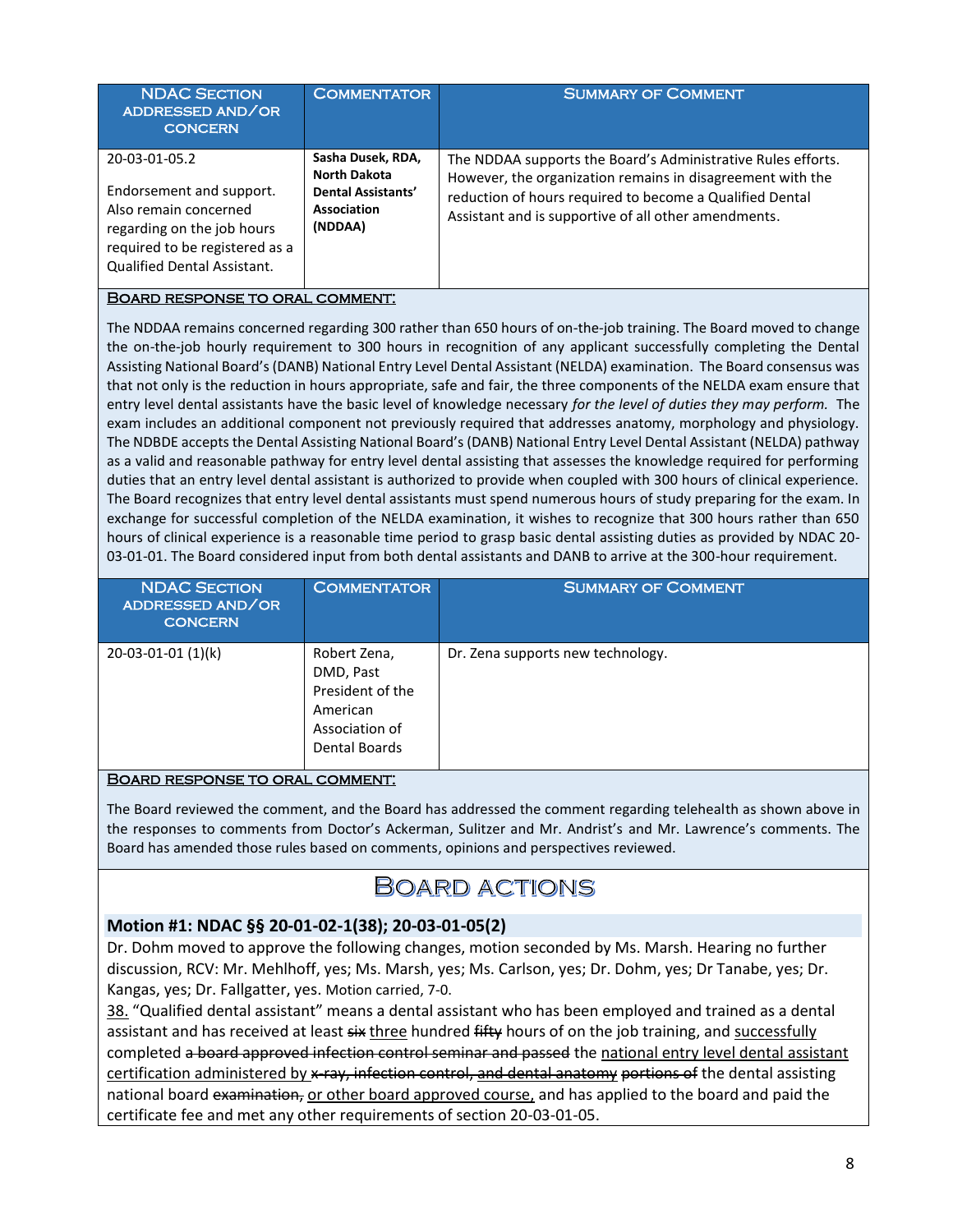Ms. Marsh commented on deleting the 300 hours from pathway #3 because of the requirements of the ND Dept of Career Technical Educations layer of requirements for the program. The Board also deleted language related to the ND institution to safeguard those students who may take the education out of state.

- 2. The board may grant registration as a qualified dental assistant to an applicant meeting all the following requirements:
	- a. The applicant meets any of the following requirements:
		- (1) The applicant passed the infection control and radiation parts of national entry level dental assistant certification administered by the dental assisting national board examination and completed 300 hours of on-the-job clinical training within one year of application.
		- (2) The applicant passed the infection control and radiation parts of national entry level dental assistant certification administered by the dental assisting national board examination, 300 hours of on-the-job clinical training, and completed within two years before application, sixteen hours of continuing education in accordance with section 20-03-01-06.
		- (3) The applicant successfully completed the national entry level dental assistant certification administered by the dental assisting national board and successfully completed the North Dakota State Department of Career Technical Education dental assisting education program association or board approved equivalent course offered by a North Dakota institution of higher education and submits evidence of 300 hours of on-the-job clinical training within one year of application.
		- (4) The applicant completes a board approved equivalent course within one year of application.

## **Motion #2: NDAC § 20-03-01-01(2)**

Ms. Marsh moved that 20-03-01-01(2) be amended by striking "on a patient of record" as follows:

 2. A qualified dental assistant may perform the duties set forth in subsection 1 and take dental radiographs on a patient of record under the direct supervision of a dentist-, produce on a patient of record a final scan by digital capture for review by the authorizing dentist under general supervision for a prescriptive, fixed or removable appliance.

Dr. Kangas seconded the motion. Hearing no further discussion, RCV: Mr. Mehlhoff, yes; Ms. Marsh, yes; Ms. Carlson, yes; Dr. Dohm, yes; Dr Tanabe, yes; Dr. Kangas, yes; Dr. Fallgatter, yes. Motion carried, 7-0.

# **Motion #3: NDAC § 20-03-01-01(2)**

Following the discussion and because the Board believes clinical knowledge is required for the procedure, the Board amended subsection 2 which more appropriately addresses the issue. Ms. Marsh moved that 20-03-01-01(2) be amended as follows:

- 2. A qualified dental assistant may perform the **following duties**: set forth in subsection 1 and take dental radiographs under the direct supervision of a dentist.
- a. Duties set forth in subsection 1 of this section under the direct supervision of a dentist.
- b. Take dental radiographs under the direct supervision of a dentist.
- c. Produce on a patient of record a final scan by digital capture for review by the authorizing dentist under general supervision for a prescriptive, fixed or removable appliance.

Discussion; Ms. Marsh provided a point of clarification; the amendment would apply to orthodontic appliances as well as other fixed or removable appliances. Ms. Carlson seconded the motion. RCV: Mr. Mehlhoff, yes; Ms. Marsh, yes; Ms. Carlson, yes; Dr. Dohm, yes; Dr Tanabe, yes; Dr. Kangas, yes; Dr. Fallgatter, yes. Motion carried, 7-0.

## **Motion #4: NDAC § 20-03-01-01(1)(k)**

To further address the "patient of record" concern, the Board amended rule 1.k. by striking "on a patient of record" because the concept of "patient of record" applies to the entire section 1 as dental assistants not regulated must work under the direct supervision of a dentist. Including "on a patient of record" is there for already understood and need not be specifically included in this section.

Dr. Dohm moved and Dr. Tanabe seconded a motion to strike "on a patient of record"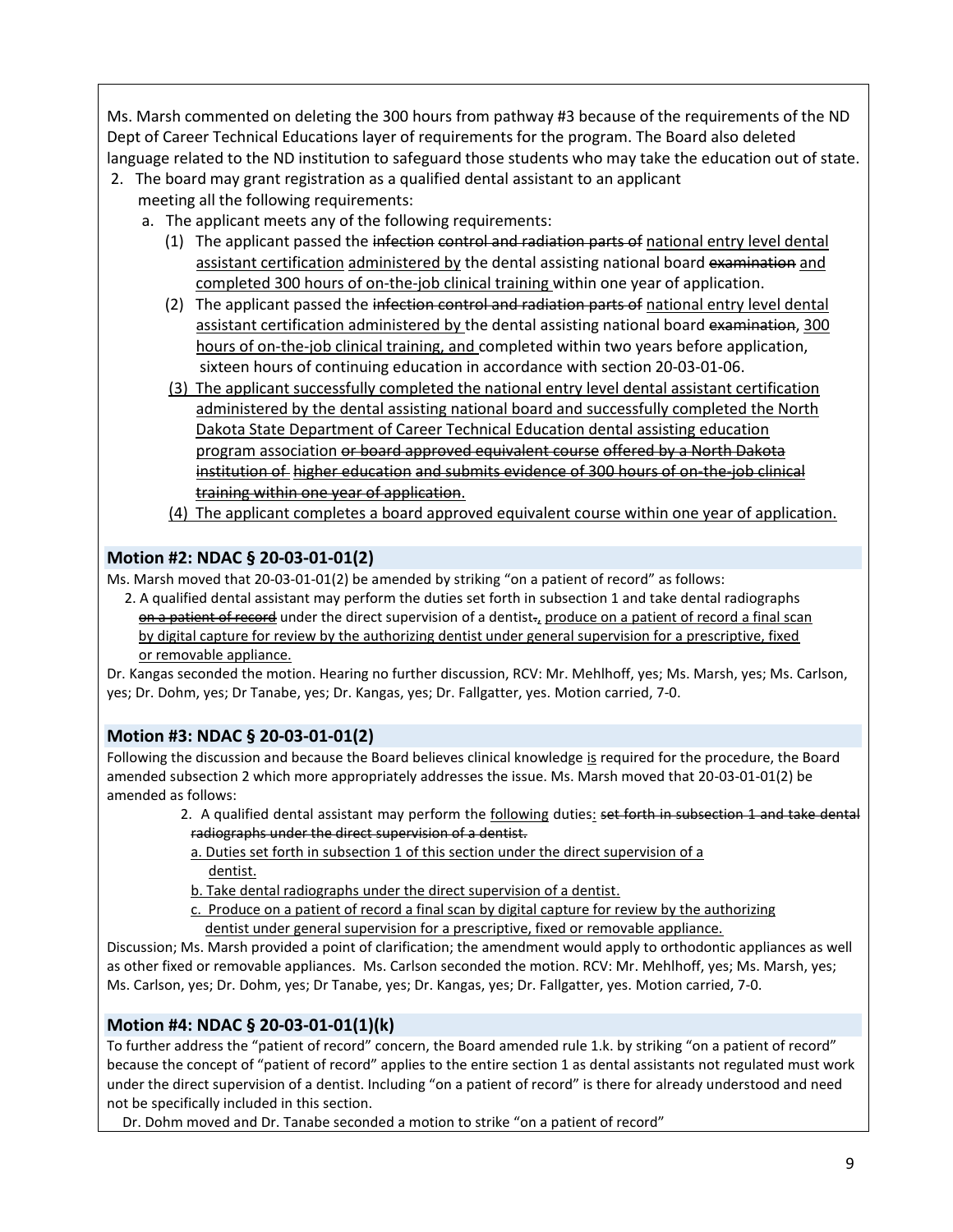1.(k.) Take dental photographs including the use of intraoral cameras on a patient of record. Hearing no further discussion, RCV: Ms. Carlson seconded the motion. Hearing no further discussion, RCV: Mr. Mehlhoff, yes; Ms. Marsh, yes; Ms. Carlson, yes; Dr. Dohm, yes; Dr Tanabe, yes; Dr. Kangas, yes; Dr. Fallgatter, yes.

## **Motion #5: NDAC § 20-02-01-09(2)(j)**

Related to Mr. Andrist's comment; Dr. Dohm moved that the Board leave the language of section 20-02-01-09 (2)(j) as is because the language is in harmony with the ND Century Code 43-28-11.3(2). Motion seconded by Dr. Tanabe. Hearing no further discussion, RCV: Mr. Mehlhoff, yes; Ms. Marsh, yes; Ms. Carlson, yes; Dr. Dohm, yes; Dr Tanabe, yes; Dr. Kangas, yes; Dr. Fallgatter, yes. Motion carried, 7-0.

## **Motion #6: NDAC § 20-03-01-01(1)(k)**

Dr. Dohm moved, motion seconded by Mr. Mehlhoff to acknowledge Dr. Zena's comments which the Board has previously acted upon by amending rules. Hearing no further discussion, RCV: Dr. Kangas, yes; Ms. Marsh, yes; Ms. Carlson, yes; Dr. Dohm, yes; Dr Tanabe, yes; Mr. Mehlhoff, yes; Dr. Fallgatter, yes. Motion carried, 7-0.

## **Motion #7: NDAC §§ 20-02-01-09(2)(j) and 20-03-01-01(1)(k)**

Moved by Dr. Dohm to acknowledge the comments of the AAO and the Board is appreciative and thank the AAO for their support. The Board feels we have addressed their concerns in the best manner possible considering comments from all parties. Dr. Tanabe seconded the motion. Hearing no further discussion, RCV: Dr. Kangas, yes; Dr. Tanabe, yes; Mr. Mehlhoff, yes; Dr. Dohm, yes; Ms. Carlson, yes, Dr. Fallgatter yes. Ms. Marsh, yes. Motion carried, 7-0.

## **Motion #8: NDAC § 20-02-01-05.1(9)(c)**

Dr. Tanabe moved to delete language which conflicts with other areas of statute by providing new information on the team members and which limits the staff for the position to a registered dental hygienist or registered dental assistant. Dr. Dohm seconded the motion. Discussion; Alternatively the Board considered a new definition for a dental sedation assistant (DSA) as defined in the definition and the criteria for qualifications of the DSA (dental sedation assistant).

highlighted: area of concern the Board determined that the section could be removed as there simply are not that many dental anesthesia assistants available. 20-02-01-05 subsection 9

c. During the administration of deep sedation or general anesthesia the anesthesia permit provider and at least two other individuals: One individual to assist the (host) dentist as necessary. One individual qualified dental staff member solely responsible to assist with observation and monitoring of the patient. This individual shall be a class I or II dental anesthesia assistant permit holder as provided in 20-03-01-05 or the anesthesia permit provider if utilized by a host dentist.

## **Motion #9: NDAC §§ 20-03-01-01.1; 20-03-01-01.2 and NDAC § 20-01-02-01(18)**

Dr. Tanabe moved to create a new definition for a *dental sedation assistant* as defined in NDAC § 20-01-02- 01. Motion seconded by Dr Dohm. Discussion: The new qualified dental staff member would be specific to sedation and anesthesia. Language for dental sedation assistant can be found in the dental assisting section 20-03-01.1(2) and (3). The Board may expand on the definition in the future. Dr. Tanabe views the new form of assistant as a much-needed layer of patient safety and allows the dental practitioner to have office staff specific to anesthesia and sedation and providers. Eventually the Board may require all offices to have the minimum level of sedation and anesthesia training for staff in the sedation setting. Hearing no further discussion, RCV: Dr. Kangas, yes; Dr. Tanabe, yes; Mr. Mehlhoff, yes; Dr. Dohm, yes; Ms. Carlson, yes, Dr. Fallgatter yes. Ms. Marsh, yes. Motion carried, 7-0. The issue also addresses concerns of Dr. Glosenger.

18. "Dental anesthesia assistant" means an individual who possesses the expertise to provide supportive anesthesia care in a safe and effective manner. The anesthesia assistant is educated in the perioperative and emergent care management of patients undergoing dental office sedation and anesthesia.